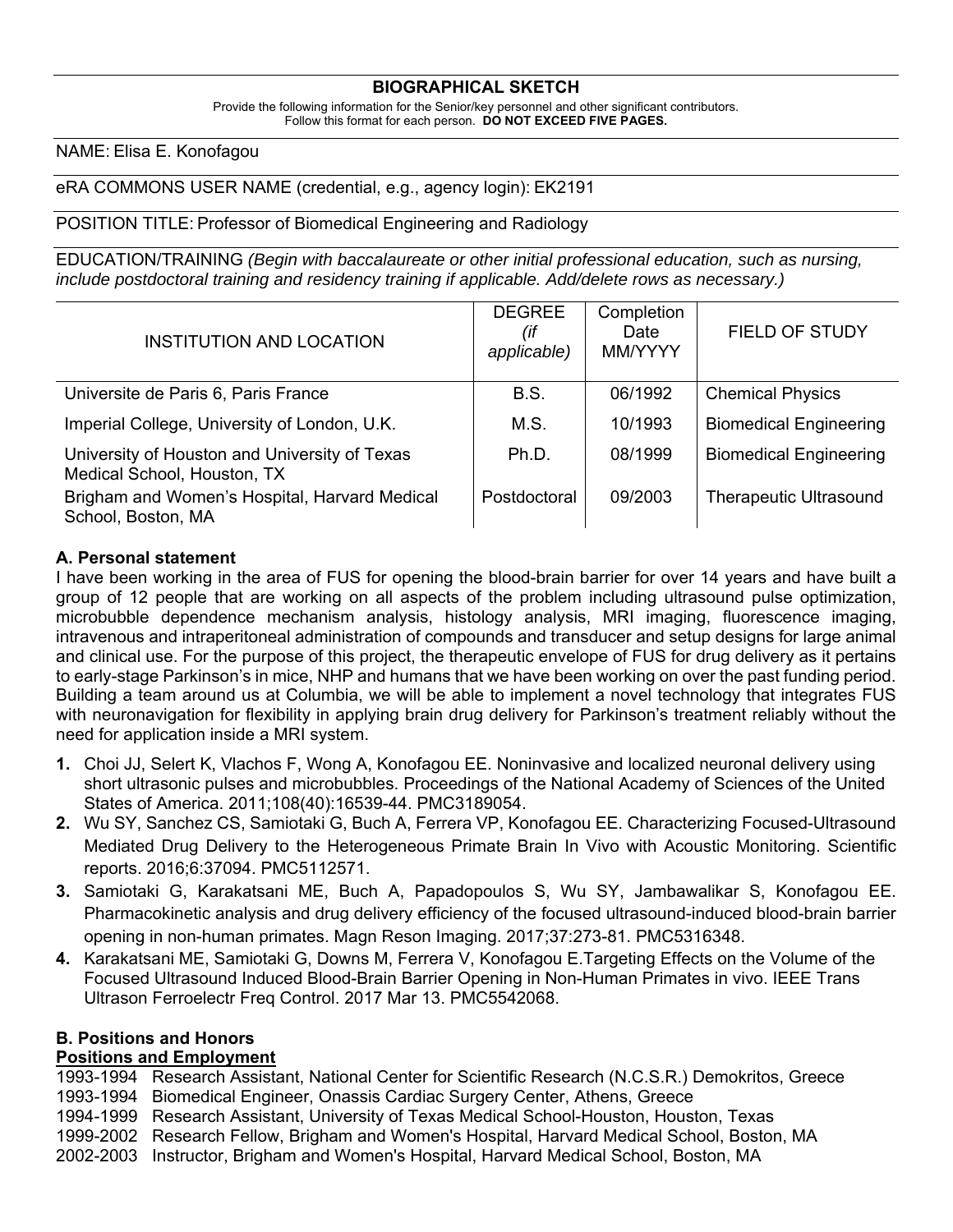2003-2004 Visiting Scientist, Brigham and Women's Hospital, Harvard Medical School, Boston, MA

2003-2009 Assistant Professor of Biomedical Engineering and Radiology, Columbia University, New York, NY

2009-2010 Associate Professor (untenured) of Biomedical Engineering and Radiology, Columbia University, New York, NY

- 2010-2013 Associate Professor (tenured) of Biomedical Engineering and Radiology, Columbia University, New York, NY
- 2014-2016 Professor of Biomedical Engineering and Radiology, Columbia University, New York, NY
- 2016- Robert and Margaret Hariri Professor of Biomedical Engineering and Professor of Radiology, Columbia University, New York, NY

# **Other Experience and Professional Memberships and Study Section service**

-American Association for the Advancement of Science

-American Institute of Ultrasound in Medicine

-Acoustical Society of America

-IEEE Society for Ultrasonics, Ferroelectrics and Frequency Control

-IEEE in Engineering in Medicine and Biology

-Ad hoc NIH Study Section Reviewer: National Institute of Deafness and Other Communication Disorders (NIDCD) panel, June 2008, NCRR Biotechnology Review Panel, October 2008, ZGM1 Scope of Competitive Research Award Panel, January 2009;, Bioengineering Research Partnership Review Panel, 2009/10 ZRG1 SBIB-V (50) R; Challenge Grants, RFA OD-09-003 Challenge 2009/10 ZRG1 SBIB-V (58) R, July 2009; Fellowship Review Panel, 2009/10 ZRG1 f15-l (20) l; Ultrasound Exploratory Panel, ZRG1, Oct. 2009;Fellowship Panel, ZRG1 2010/05 ZRG1 F15-D (20) L meeting, Feb. 2010, BTSS Feb. 2016, Quantum June 2016; Brain Intiative ZRG1 May 2017.

-Chartered NIH Study Section Reviewer: Biomedical Imaging Technology panel (BMIT-B), 2010-2014.

-Chartered NIH Study Section Reviewer: Biomedical Imaging Technology panel (MEDI), 2017-2021.

## **Honors**

| 1994-1999 | University of Texas Medical School-Houston, Graduate fellowship                                 |
|-----------|-------------------------------------------------------------------------------------------------|
| 1997      | Hellenic Professional Society of Texas Scholarship                                              |
| 1999      | Graduate Student Achievement Award, Sigma Xi competition - UH chapter                           |
| 1999      | RWB Stephens Student prize, World Conference in Ultrasound '99, Copenhagen,                     |
|           | <b>Denmark</b>                                                                                  |
| 2000      | Award for the Best Non-Clinical Paper published in the journal of Ultrasound in Medicine and    |
|           | Biology in 1998 from the World Federation of Ultrasound in Medicine and Biology                 |
| 2002      | Young Investigator Award, Acoustical Society of America                                         |
| 2003      | New Investigator Award (finalist), World Federation for Ultrasound in Medicine and Biology,     |
|           | Montreal, Canada                                                                                |
| 2004      | American Heart Association Scientist Development Award                                          |
| 2005      | Wallace H. Coulter Early Career Development Award                                               |
| 2006      | New Investigator Award winner, American Institute of Ultrasound in Medicine, Washington, DC     |
| 2006      | Press release selection out of 1,000 abstracts, Acoustical Society of America, Providence, RI   |
| 2006      | Nominated for the 2006 World Technology Award in 'Health and Medicine', 2006 World              |
|           | Technology Summit, San Francisco, CA, Nov. 2006.                                                |
| 2006      | Nominated for the Presidential Early Career Award in Science and Engineering (PECASE) by the    |
|           | National Institutes of Health (NIH).                                                            |
| 2007      | NSF CAREER Award recipient and nominated for the Presidential Early Career Award in Science     |
|           | and Engineering (PECASE) by the National Science Foundation (NSF).                              |
| 2007      | Nagy Award by the National Institute of Biomedical Imaging and Bioengineeiring (NIBIB) - NIH.   |
| 2008      | <b>Columbia University Diversity Initiative Award</b>                                           |
| 2009      | New Investigator Award winner, American Institute of Ultrasound in Medicine, New York, NY (with |
|           | PhD student Wei-Ning Lee)                                                                       |
| 2009      | International Society of Therapeutic Ultrasound Early Career Award                              |
| 2011      | Invited Participant, Frontiers of Engineering, National Academy of Engineering, San Francisco,  |
|           | CA                                                                                              |
| 2012      | Elected member, Board of Governors, American Institute of Ultrasound in Medicine (AIUM)         |
| 2014      | Fellow, American Institute for Medical and Biological Engineering (AIMBE)                       |
| 0.011     |                                                                                                 |

2014 Biomedical Wellness Pioneer Award, SPIE Defense, Security, and Sensing (DSS) Meeting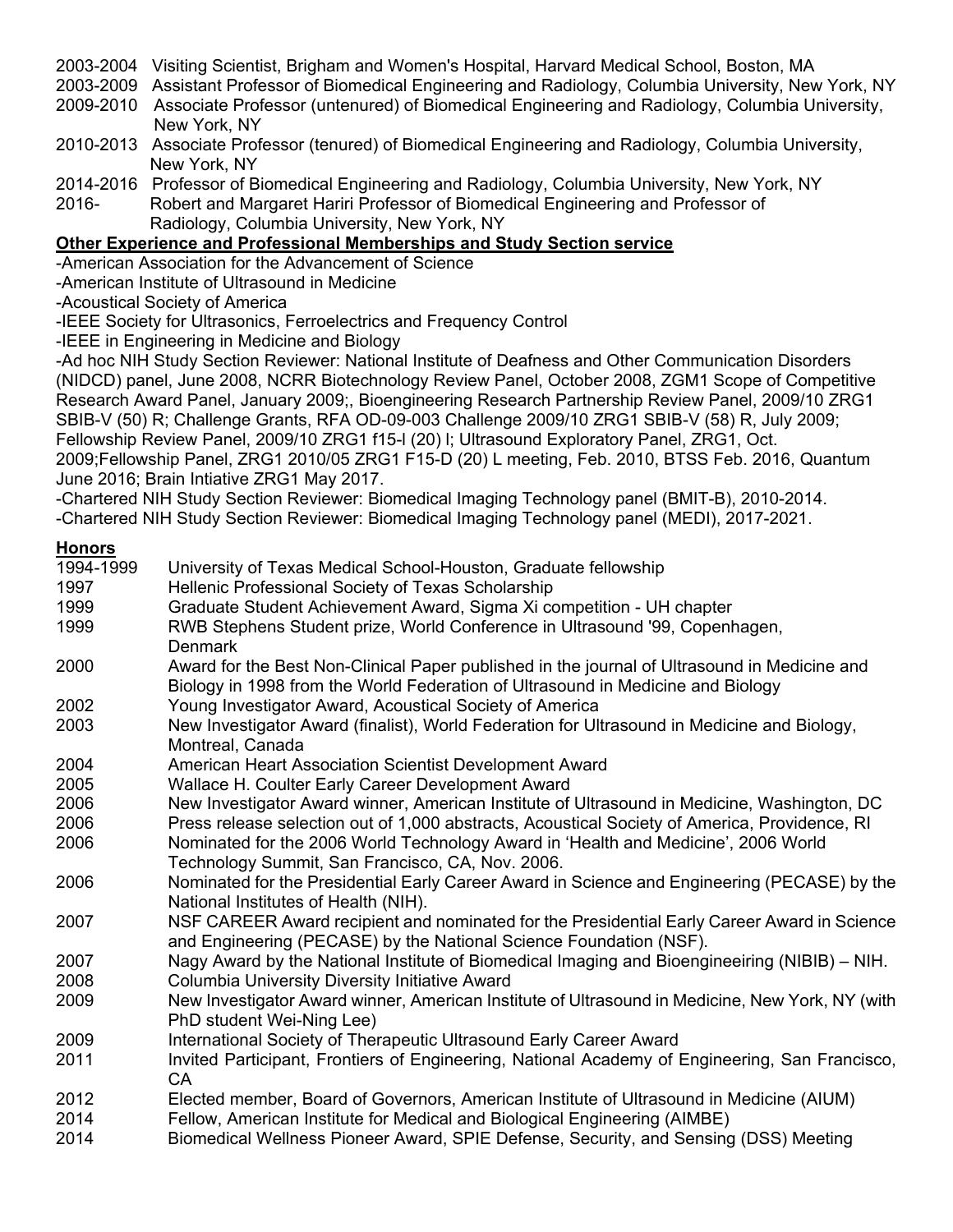- 2014 Invited Moderator and Organizer, Biomedical Imaging Session, Japan-USA Frontiers of Engineering (JAFOE), National Academy of Engineering, Tokyo, Japan.
- 2014 Award for Best Paper published in the *Artery Research* journal (with Danial Shahmirzadi)
- 2014 Award for Best Paper published in the *Artery Research* journal (with Danial Shahmirzadi)
- 2015 Honored Paper in Computers in Biology and Medicine (with Jean Provost)
- 2017 Elected Fellow, Acoustical Society of America
- 2017 Bodossaki Foundation Prize for Scientific Excellence in Applied Science

# **C. Contribution to Science**

(Total Peer-Reviewed-179; Orig. Articles-311; Abstracts-455; Book Chap.-15; Invited Articles-16)

# **Characterization of the mechanism of opening the blood-brain barrier with FUS**

My laboratory has identified the mechanism of opening the blood-brain barrier (BBB) in mice and non-human primates by developing real-time cavitation devices that can detect microbubble activity through the intact skull. We have also shown that the BBB can open at low MI which makes it very safe to use in primates. We have verified the safety by testing for BBB closing or reversibility which happens within hours or days depending on the pulse length and pressure.

- 1. Tung YS, Marquet F, Teichert T, Ferrera V, Konofagou EE. Feasibility of noninvasive cavitation-guided blood-brain barrier opening using focused ultrasound and microbubbles in nonhuman primates. Applied Physics Letters. 2011;98(16):163704. PMC3094460.
- 2. Downs ME, Teichert T, Buch A, Karakatsani ME, Sierra C, Chen S, Konofagou EE and Ferrera VP (2017), Toward a Cognitive Neural Prosthesis Using Focused Ultrasound. Front. Neurosci. 11:607. PMC5694829
- 3. Tung YS, Vlachos F, Feshitan JA, Borden MA, Konofagou EE. The mechanism of interaction between focused ultrasound and microbubbles in blood-brain barrier opening in mice. The Journal of the Acoustical Society of America. 2011;130(5):3059-67. PMC3248062.
- 4. Samiotaki G, Vlachos F, Tung YS, Konofagou EE. A quantitative pressure and microbubble-size dependence study of focused ultrasound-induced blood-brain barrier opening reversibility in vivo using MRI. Magnetic resonance in medicine. 2012;67(3):769-77. PMC3658823.

# **Drug Delivery through the opened blood-brain barrier with FUS**

We were the first to show that the neurotrophic factors can permeate through the opened BBB and trigger downstream signaling in neurons that are essential for neuroprotection and neuroregeneration. We also showed that the microbubble size can determine the extent of the BBB opening volume giving us for the first time control over what has been opened in the brain. My lab determined that the stiffness of these size-isolated bubbles differs which explains why the larger sizes are easier to open with (lower stiffness) than the smaller ones. In order to better facilitate transport and persistence, my group has also used nanodroplets that convert to microbubbles once activated by FUS that were also shown to induce opening at lower thresholds and more safely.

- 5. Baseri B, Choi JJ, Deffieux T, Samiotaki G, Tung YS, Olumolade O, Small SA, Morrison B, Konofagou EE. Activation of signaling pathways following localized delivery of systemically administered neurotrophic factors across the blood-brain barrier using focused ultrasound and microbubbles. Physics in medicine and biology. 2012;57(7):N65-81. PMC3919955.
- 6. Konofagou EE, Tung YS, Choi J, Deffieux T, Baseri B, Vlachos F. Ultrasound-induced blood-brain barrier opening. Current pharmaceutical biotechnology. 2012;13(7):1332-45. PMCID: PMC4038976.
- 7. Konofagou EE. Optimization of the ultrasound-induced blood-brain barrier opening. Theranostics. 2012;2(12):1223-37. PMC3563154.
- 8. Wang S, Kugelman T, Buch A, Herman M, Han Y, Karakatsani ME, Hussaini SA, Duff K, Konofagou EE., Non-invasive, Focused Ultrasound-Facilitated Gene Delivery for Optogenetics, Scientific Reports 7:39955, 2017. PMC5216389.

# **Parametric assessment of through the opened blood-brain barrier with FUS**

My lab discovered that the pulse length and pressure can determine the permeability of the barrier and the duration of the BBB opening. We also showed that polydisperse bubbles are more efficacious and can open the barrier using stable cavitation as opposed to the commercially used bubbles such as Definity. The pressure was proven a major factor for larger size molecules and the higher the pressure, the larger the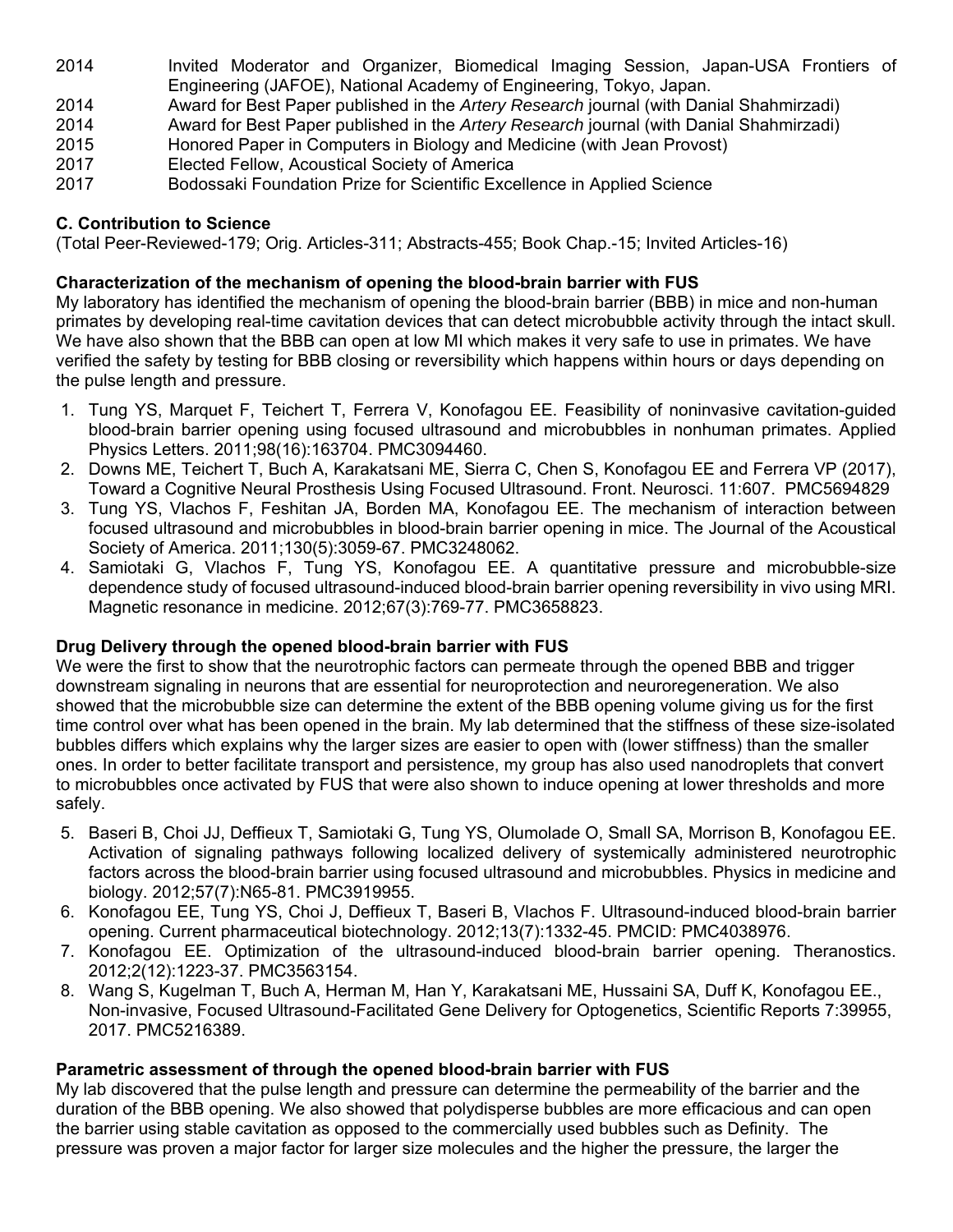molecules that permeate it. Finally, we have shown that both Adenoviral Vectors (AAV) and Neurturin triggers neurotrophic effects in mice.

- 9. Wang S, Samiotaki G, Olumolade O, Feshitan JA, Konofagou EE. Microbubble type and distribution dependence of focused ultrasound-induced blood-brain barrier opening. Ultrasound in medicine & biology. 2014;40(1):130-7. PMC3893303.
- 10. Chen H, Konofagou EE. The size of blood-brain barrier opening induced by focused ultrasound is dictated by the acoustic pressure. Journal of cerebral blood flow and. 2014;34(7):1197-204. PMC4083385.
- 11. Wang S, Olumolade O, Sun T, Samiotaki G, Konofagou EE. Non-invasive, neuron-specific gene therapy can be facilitated by focused ultrasound and recombinant adeno-associated virus, Gene Therapy 2015 Jan;22(1):104-10. PMC4294560.
- 12. Samiotaki, G., Acosta C., Wang S. and Konofagou, E**,** Enhanced Delivery and Bioeffects of the Neurturin (NTN) Neurotrophic Factor through Focused Ultrasound – Mediated Blood-Brain Barrier Opening in vivo, J. Cereb. Flow and Metab., 2015;35(4):611-22. PMC4420879.

## **List of Recently Published Work in MyBibliography:**

**http://www.ncbi.nlm.nih.gov/sites/myncbi/elisa.konofagou.1/bibliography/40517030/public/?sort=date& direction=ascending**

# **D. Research Support.**

**Ongoing Research Support:**  R01 AG038961 (Konofagou) 08/01/2011-02/28/2021

NIH/NIA

Assessment of ultrasound-facilitated neurotherapeutics in Alzheimer's Disease

The main goal of this project is to determine the efficacy of delivery through the ultrasound-opened blood-brain barrier.

R01 HL140646 (Konofagou) 12/15/2017-11/30/2021

NIH/NHLBI

Arrhythmia mapping using electromechanical wave imaging.

Our objective is to develop a novel imaging methodology that can better identify arrhythmic origins and focally guide subsequent treatment so as to increase the current success rates and reduce the lengthy procedure times.

R01MH112142 (Ferrera; Konofagou) 04/01/2017-03/31/2022

NIH/NIMH Focused ultrasound for noninvasive brain stimulation

The goal of this project is to test the efficacy of focused ultrasound for noninvasive brain stimulation and targeted drug delivery. Focused ultrasound could provide a new research tool for establishing causal brainbehavior relationships, mapping neural circuits in healthy humans, and a novel method for introducing neuroactive drugs that do no cross the intact blood-brain barrier (BBB).

R01HL135734 (Konofagou) 04/01/2017-03/31/2022 NIH/NHLBI

Carotid plaque assessment using Pulse Wave Imaging

This study aims at developing quantitative, contrast-free, non-ionizing and noninvasive assessment of atherosclerotic plaque stability or vulnerability that can be integrated into existing ultrasound scanners such as those routinely being wheeled to the bedside in noninvasive or interventional radiology or emergency rooms.

R01CA228275-01A1 (Konofagou) 06/11/2018-05/31/2023

NIH/NCI

An integrated theranostic system for breast cancer

The overall objective of this project is to integrate real-time elasticity-based monitoring into a clinical therapeutic ultrasound system. Such a reliable monitoring technique could prove pivotal in rendering an entirely noninvasive treatment accessible to a wide population of breast cancer patients for the first time by propelling it into fast and reliable outpatient procedure for the focal treatment of benign or small, non-metastatic breast cancer, thus minimizing mortality and risk.